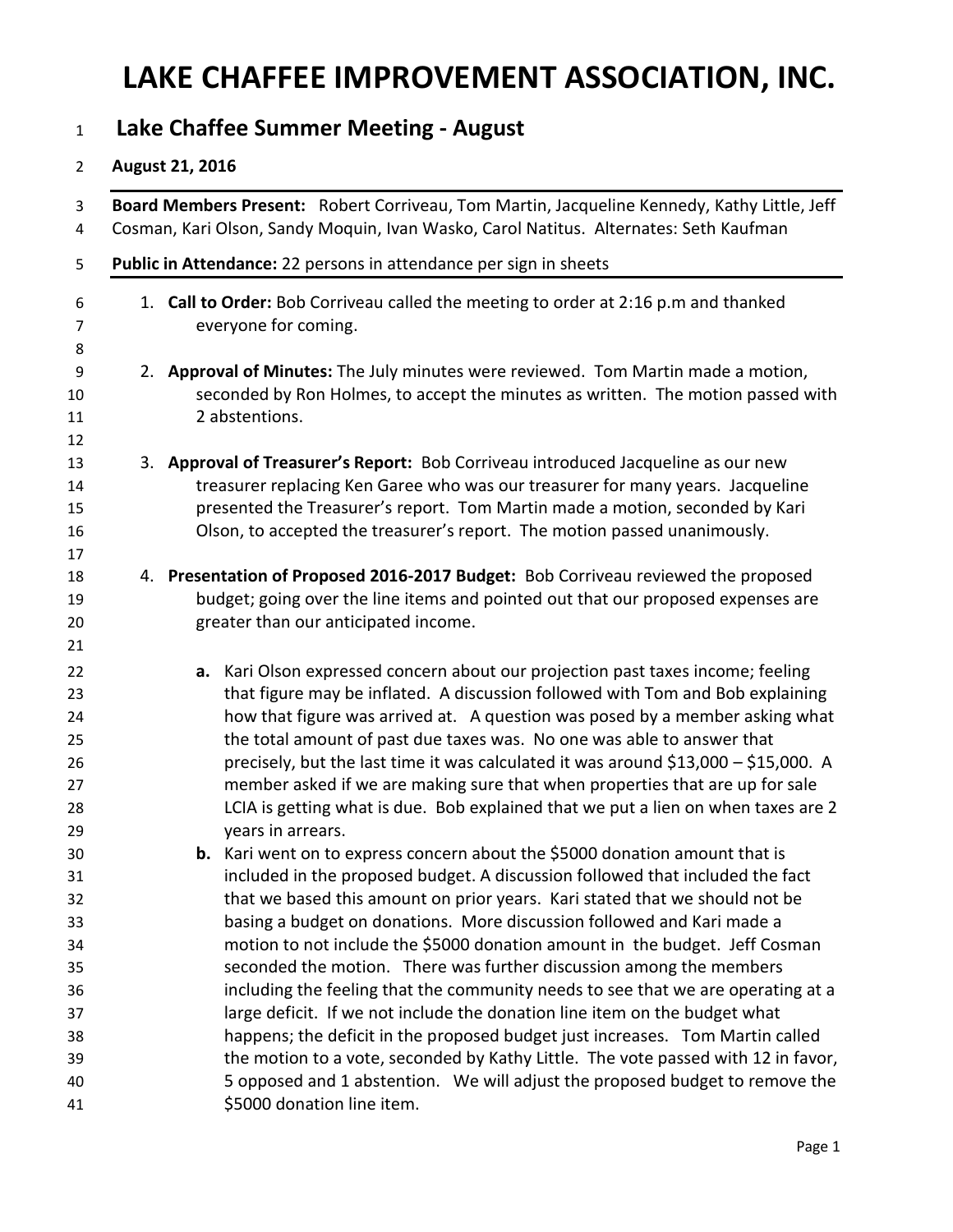## **LAKE CHAFFEE IMPROVEMENT ASSOCIATION, INC.**

| 42       | c. A member questioned the insurance expense and asked how many claims we                                                                                       |
|----------|-----------------------------------------------------------------------------------------------------------------------------------------------------------------|
| 43       | had last year (0) and in the last 5 years (1).                                                                                                                  |
| 44       | d. A member offered to donate the postage to mail a copy of the budget to every<br>member. That offer will be discussed further at the September board meeting. |
| 45<br>46 | e. A member asked what the Beach maintenance and Recreation consisted of. It                                                                                    |
| 47       | was explained that the major expenses were a fence for Mother's beach and                                                                                       |
| 48       | new ropes and buoys for Main Beach for the next swimming season.                                                                                                |
| 49       | f. A member suggested that we publicly publish the list of delinquent taxpayers the                                                                             |
| 50       | LCIA website. A discussion followed with opinions for and against the proposal.                                                                                 |
| 51       | Many years ago the list was printed on the back of the proposed budget and                                                                                      |
| 52       | handed out at the budget meeting. Several people didn't feel it was proper to                                                                                   |
| 53       | print a list of delinquent taxpayers. This is a matter of public record and if                                                                                  |
| 54       | someone wants to know, they can request the information.                                                                                                        |
| 55       |                                                                                                                                                                 |
| 56       | 5. Vote on 2016/2017 Proposed Budget: Tom Martin made a motion, seconded by Kari                                                                                |
| 57       | Olson, to set next year's tax rate at \$125. The membership voted and the motion                                                                                |
| 58       | passed unanimously.                                                                                                                                             |
| 59<br>60 | Tom Martin made a motion, seconded by Kathy Little, to vote on the proposed<br>budget, as revised. The membership voted and the motion passed unanimously.      |
| 61       |                                                                                                                                                                 |
| 62       | 6. Chairman's reports:                                                                                                                                          |
| 63       | Constable Chair: Gerald Dufresne was not present. It was reported that that there                                                                               |
| 64       | have been some drunk drivers observed; the membership was advised to contact                                                                                    |
| 65       | the police with the information.                                                                                                                                |
| 66       | Hall Chair: Jeff Cosman is our new Hall Chair. Jeff reported the lawn has been                                                                                  |
| 67       | mowed. Nothing new to report.                                                                                                                                   |
| 68       | Road Chair: Ivan Wasko reported that the roads were recently graded. The plowing                                                                                |
| 69       | contract is out to bid this year and he would like some ideas of where to advertise                                                                             |
| 70       | this. Ivan explained that plowing expenses vary over the years; the plowing                                                                                     |
| 71       | contract is a flat fee but the cost of sand is based on use. Kari reported to Ivan that                                                                         |
| 72       | an area of Shorefront Drive is beginning to deteriorate. She is willing to donate the                                                                           |
| 73       | necessary funds to get it fixed.                                                                                                                                |
| 74       | Environmental Chair: Ralph Sherman had the water tested recently and it came                                                                                    |
| 75       | back high at the Main Beach. He will retest next week.                                                                                                          |
| 76       | Webmaster: Jacqueline Kennedy is our new Webmaster. She has created a new                                                                                       |
| 77       | web address www.LakeChaffe.net which originally had all the same information as                                                                                 |
| 78       | .org. It will take some time to get it overhauled, but she is working on it. Access will                                                                        |
| 79       | be redirected to www.LakeChaffee.net from our prior website.                                                                                                    |
| 80       | Damn Chairman: Kari did not have a lot to add. We have a plan in place to repair                                                                                |
| 81       | the damn and remove some trees and brush when the lake is lowered.                                                                                              |
| 82       | Main Beach: Sandra Moquin submitted a written report (attached).                                                                                                |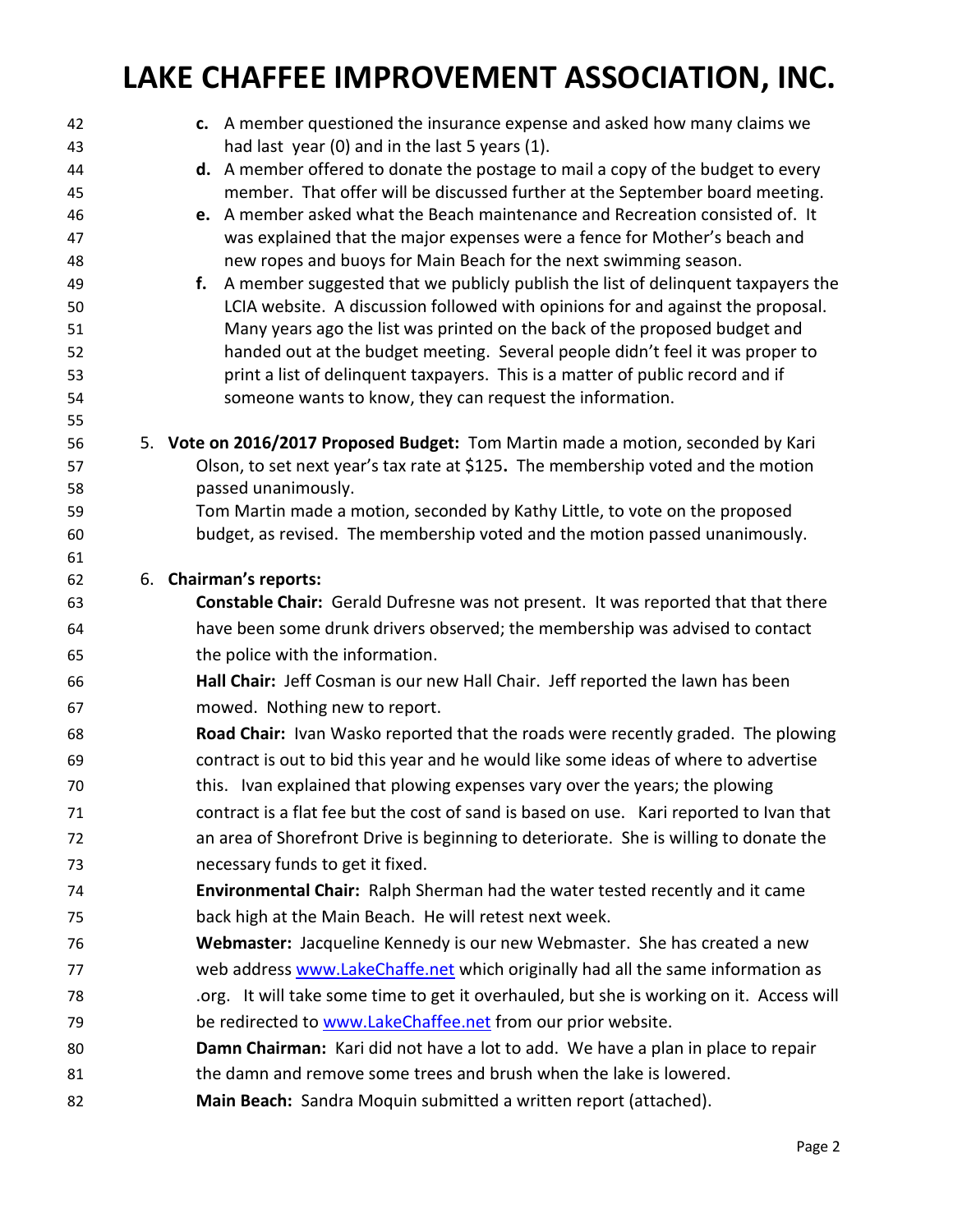# **LAKE CHAFFEE IMPROVEMENT ASSOCIATION, INC.**

| 83 |                                                  | <b>Fund Raising Chair:</b> Kathy Little reported that she would like to hold the Haunted |
|----|--------------------------------------------------|------------------------------------------------------------------------------------------|
| 84 |                                                  | House again this year and is looking for volunteers to help with the set up as well as   |
| 85 |                                                  | "actors" to provide the scares.                                                          |
| 86 |                                                  |                                                                                          |
| 87 |                                                  | 7. Lowering of the Lake: Tom Martin made a motion, seconded by Kari Olson, to lower      |
| 88 |                                                  | the lake on or around Columbus Day. The membership voted, the motion passed              |
| 89 |                                                  | unanimously.                                                                             |
| 90 |                                                  |                                                                                          |
| 91 |                                                  | 8. Old Business: none                                                                    |
| 92 |                                                  |                                                                                          |
| 93 |                                                  | 9. New Business: none                                                                    |
| 94 |                                                  |                                                                                          |
| 95 | 10. Correspondence: There was no correspondence. |                                                                                          |
| 96 |                                                  |                                                                                          |
|    |                                                  | 11. Adjournment: Tom Martin made the motion, seconded by Kathy Little, "to adjourn."     |
| 97 |                                                  |                                                                                          |
| 98 |                                                  | The motion passed without objection. The meeting was adjourned at 3:40 p.m.              |
|    |                                                  |                                                                                          |